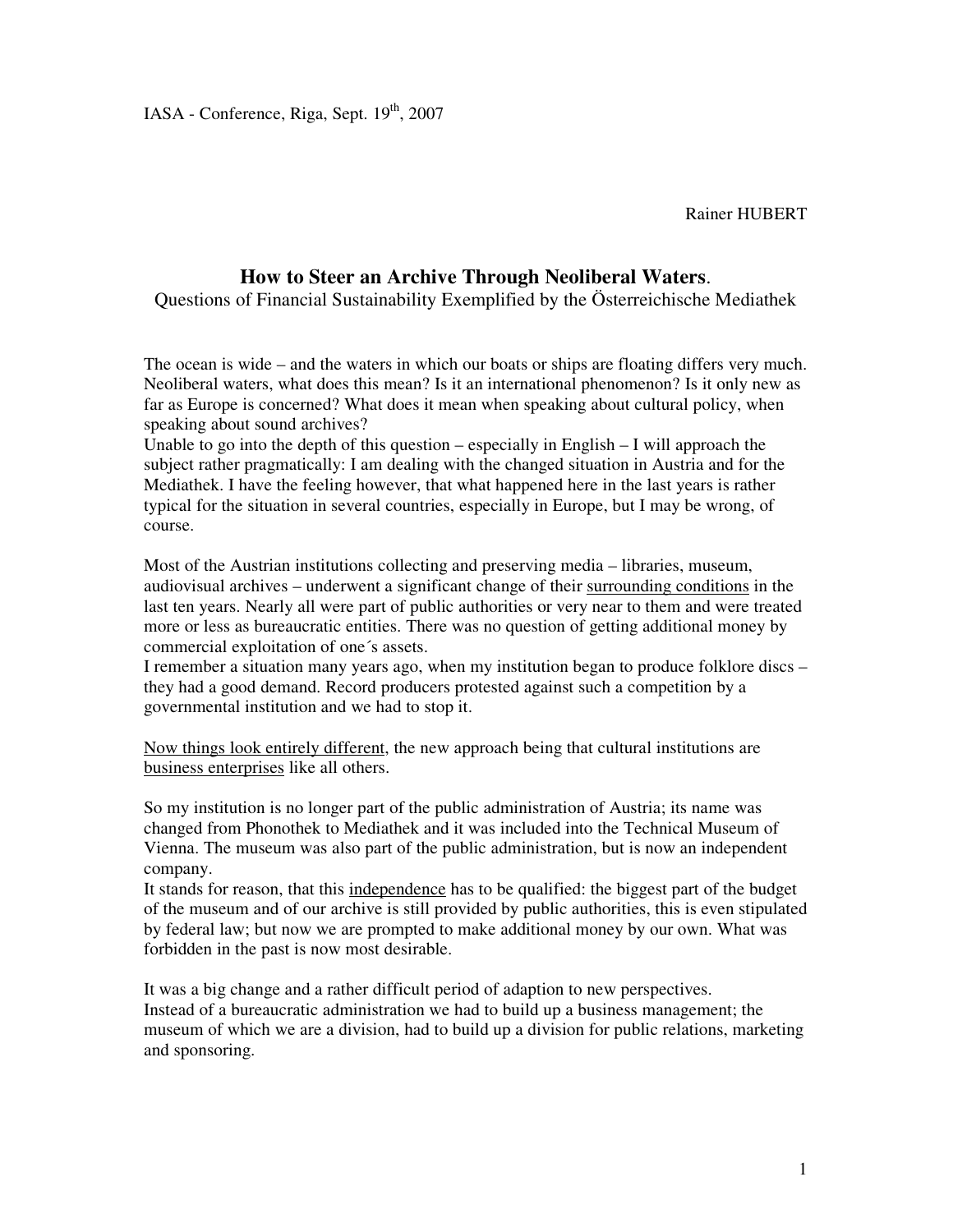This big change – was it worth while? Is it an improvement? The unambiguous answer is yes and no, of course.

Let me give a simple answer:

In the time before the change we didn´t take into account economic aspects sufficiently, now this has to be done too much sometimes.

So I am in favour of something rather boring: a middle course; we have to strike a balance between professional and economical aspects.

To think more economically will not disorient an archive professionally, same as our economy did not break down when ecological aspects had to be included in its calculations.

But we had to learn a new language – and new ways of assessing our work.

We were accustomed to - so to say - internal assessment criteria. What we had was an assessment by the criteria of our own job: to have a good climatised archive, to be technically well equipped and to work on a professional level; even such an assessment is difficult enough - and it could only be really done by other professionals, of course. The bureaucratic control and lead was sometimes problematic, but on the whole not very strict. We were able to define ourselves to a relatively high degree, restricted of course by scarce financial resources.

The orientation was an optimising of our professional duties as sound archivists.

Now new questions and a new kind of examiners came across our way and very often their orientation is rather maximising:

How many users do you have? Why so few? What can be done to get more? Do you have sponsors? If not why not? What is wrong with your offering? Does it really make sense to collect that much, when the public seems not very interested? You are going to buy this technical equipment – but does it really give a good return?

We get questionnaires all the time and have to press everything into figures. This is not a necessarily a problem and questionnaire results can be very helpful. But as a tool for the assessment of an archive a benchmarking only works when several condition are met:

- professional questions targeted exactly to the particular institution; in our case we are very often measured with questionnaires aimed at museums now, in the past we got questionnaires aimed at libraries; so there is real progress!
- $\bullet$  then the judge of our work should also know, that not everything in archival work can be measured with a metering rule; this is the main problem: it is so much easier to evaluate an institution based on some key figures instead of trying to form an opinion about it based on knowledge about the real work of the institution.

Another field which is now seen a bit different from the times before is **collection policy**. Our so to say inborn attitude as sound archivists is to collect fiercely and strongly only along professional principles;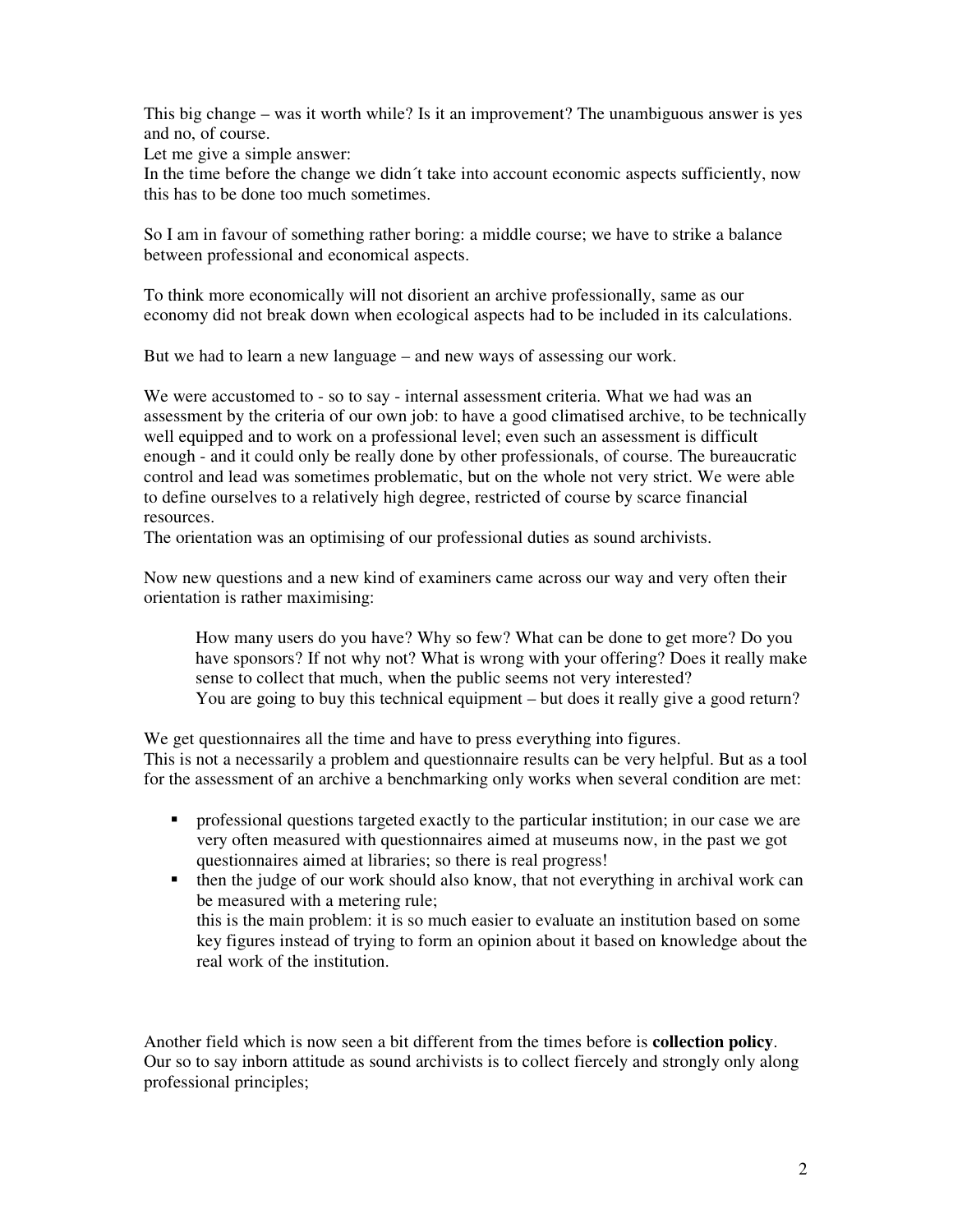An attitude with which we are confronted now sometimes would be to stress the use to the disadvantage of the collecting: Let´s use collections – the assets – for present purposes and let us not bother much about acquisition.

Even from a economical point of view such an attitude would not make sense in the long run. It would also be a break of the implicit inter-generation contract, on which all archives, libraries and museums are based: we make use of holdings collected and preserved by generations before us and have therefore the obligation to preserve and to collect for generations to come.

This is an aspect we have to say to our funding institutions over and over again.

The same is true as far as **access**, the public use of our holdings, is concerned. An archive is not only responsible for the public of today, but we are working also for a lot of future publics of which we know little or nothing.

Another important feature – if not the very core - of the new look is the tendency to **reduce public funding** of cultural institutions. They should try to finance their expenses – at least partly - by other sources, that is by marketing their own products, by sponsoring and so on. This is relatively new for European institutions, I think, it is in any case for Austria.

I think, that it is very important to have the possibility to look for additional financial sources. On the other hand – being a conservative European and speaking from the point of view of a national sound archive – I still think that it is the obligation of society as a whole – organised in the form of state – to sustain cultural institutions. Public money means democratically controlled money; it means a cultural policy for which a democratic majority is responsible. Of course I am willing to take money from the house of Medici or from Mr. Maecenas himself – and I will loudly praise their generosity, but please in addition to public money.

As is the case in Austria, I should add! Our budget still consists of more than 90 % public money. But this percentage will diminish, I fear.

We have to prepare for that and therefore now to the practical task we are tackling now. –

The change of attitude stresses very much two objectives we always had:

- $\bullet$  to get a broader public
- $\bullet$  to get additional funds

Both is extremely difficult if you are sitting in an audiovisual archive, especially a sound archive. We all know this.

## Point one: **Broader public**

Here the Mediathek didn´t find a solution which really fits into neoliberal concepts of a broad reception of cultural assets, but it is an improvement when compared with the situation before.

We still have listening facilities on our premises. We keep trying to make them better known, but there is no real chance to increase the user figures considerably.

So we pin our hopes on another way. We try to build up a virtual av-archive in the internet. This is difficult and has its limitations. As I have reported on our web expositions last year I wont go into this further.

Just one remark. – One disadvantage of our web-presence seen from a neoliberal angle is the fact, that our internet users do not pay. At the moment we are planning special zones in which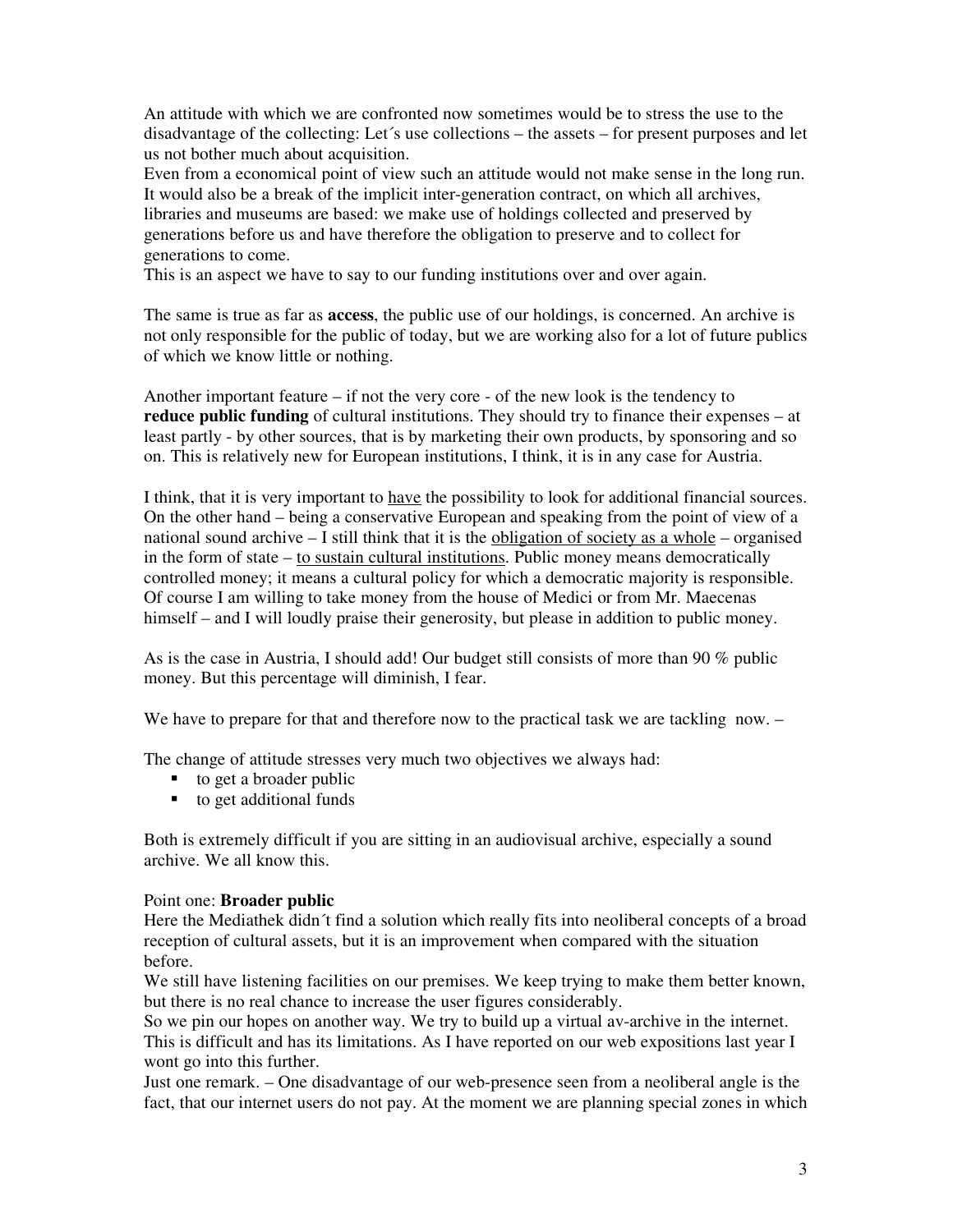users have to log in and to pay. We are very doubtful however, if this will make sense, that is if users will come, if they have to pay.

## Point two: **additional funds**

As already hinted at: admission charges will not make the Mediathek rich – and the same is true with copying of media, with charges for using our media in broadcastings, expositions and other forms of public use. From a strategic point of view such income has no importance at all. That is, we could well do without an admission charge – as in the old times. But this is out of the question in the new paradigm, of course. For a museum on the other hand, admission fees really play a very important role.

For an institution like the Mediathek there are only two ways open to achieve substantial additional means:

- **•** project money
- digitising for third parties

The first point – **project money** – is nothing new, of course. But its importance for us has increased. Projects were a real help in digitising parts of our collections in the last years. I mention two projects to make accessible and to analyse radio news broadcasts and another dealing with parliamentary recordings.

There is one problem to overcome here: such projects have to be research, they have to be scientific projects, meaning that digitising and cataloguing alone is not enough. There is no money for infrastructural projects unfortunately. In my view this is a very weak point in the project policy in Austria, but the same is true with the European Union as a whole: money may be attainable to research about digitising and about long-term-preservation, but nothing to do the job as such.

So to get our projects we had to be creative, that is combining research – or a bit of research – with digitising – or a lot of digitising.

There is another structural problem with the project policy of today. – Project money ends, when the project is finished – that´s clear, that seem to be logic, but what about the results of the projects? In our case these are the digitised media, in other cases there are digital data of all kinds. We know, that to preserve digital data is costly and complicated. The project does not provide money – so what?

As far as the Mediathek is concerned we know this fact and are willing to take the responsibility into our own hands.

But I would like to stress, that this is another weak point with projects: the aspect of preservation normally is not dealt with.

## Point two: **Digitisation for third parties**

After seven years of concrete work with audio digitisation, of long-term preservation of files, of a system held together by databases for metadata and for the workflow our technical infrastructure as well as our expertise is sufficient to digitise for third parties.

But why should we do so? Is it really a job for a sound archive to be a service provider also? Some years ago I would have said no. Now I have already given you the answer of the new paradigm: if the public money becomes scarcer we have to look for new resources.